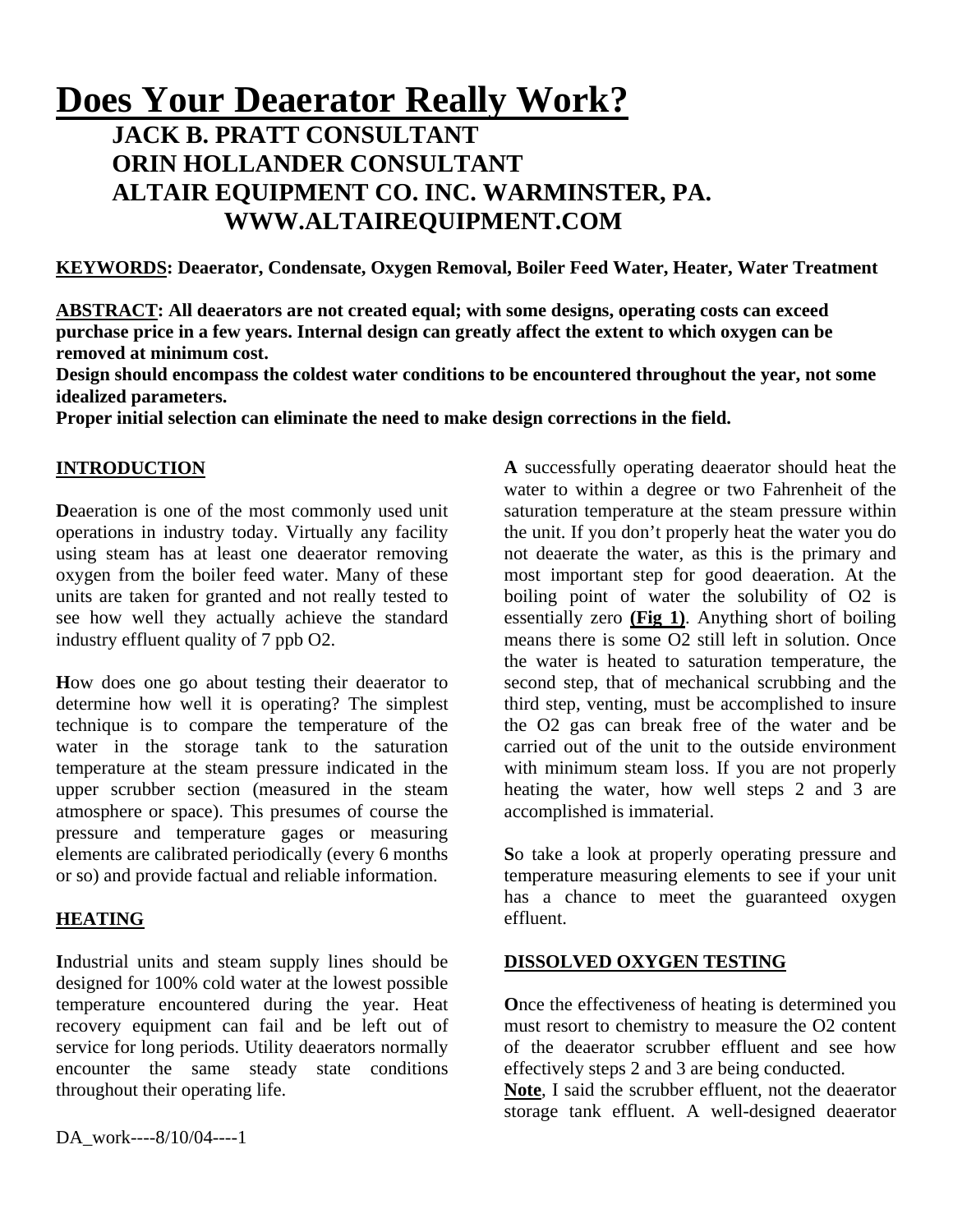system (deaerator scrubber and storage tank) will always have a sample connection between the scrubber section **(fig 21**) and the storage vessel, unless of course both sections are combined into one pressure vessel.

**I**f in an effort to economize, your unit does not have a properly placed sample connection, you can shut off the chemical oxygen scavenger feed to the storage tank and wait until the storage is purged of the scavenger before commencing the O2 testing.

**N**aturally these testing procedures should be conducted when your deaerator system is started up for the first time. In this way you will know if your particular design ever did work properly under your actual inlet conditions of operation (rather than some idealized dynamic conditions dreamed up in the initial engineering design stages).

**D**etermination of dissolved oxygen in boiler water or feed water can be carried out by titration methods (ASTM D888-03), or by on-line instrumental techniques (ASTM D5462-93).

**F**or both methods the sample must be cooled to ambient temperature, and the sample must be handled so as to exclude contamination by contact with the air. Precautions must be taken to insure that air cannot enter the sample in the sample lines, coolers, valves, etc.

**I**n the titrimetric method a sealed ampoule is immersed into an overflowing stream of cooled sample. The ampoule is equilibrated for several minutes, and is then broken. Since the ampoule is sealed under partial vacuum, when broken a water sample enters the ampoule. Liquid is quickly mixed and read in a visual comparator. The color intensity is matched to a scale. Test ampoules come in a variety of ranges from low part-per-billion to high part-per-million levels.

**I**nstrumental methods utilize a semi-permeable membrane arrangement with an electrochemical sensor, much like a pH probe. This probe is typically inserted in-line in the sample panel, but can be immersed in an overflowing vessel. A very large dynamic range is available, measuring dissolved oxygen levels from low ppb to high ppm all with the same probe.

**I**nstrumental methods require frequent membrane maintenance and calibration.

#### **VENTING AND TROUBLESHOOTING**

**M**any problem conditions are observable from the outside of an on-line deaerator system, which can indicate whether your unit is not operating correctly, or as economically as possible.

#### **These are: (Fig 2)**

**HIGH OXYGEN IN EFFLUENT EXCESS CHEMICAL SCAVENGER USE EXCESS VENT STEAM (Too High a Plume) EXCESS NOISE AND/OR VIBRATION WATER OUT OF THE VENT INSUFFICIENT HEATING UNSTABLE FLOW & LEVEL CONTROL SIGNS OF INTERNAL CORROSION (Steam Leaks)** 

**S**ome of these may crop up as a function of aging and normal wear and tear. Others may be

indicative of poor equipment selection or design initially. This latter situation is particularly true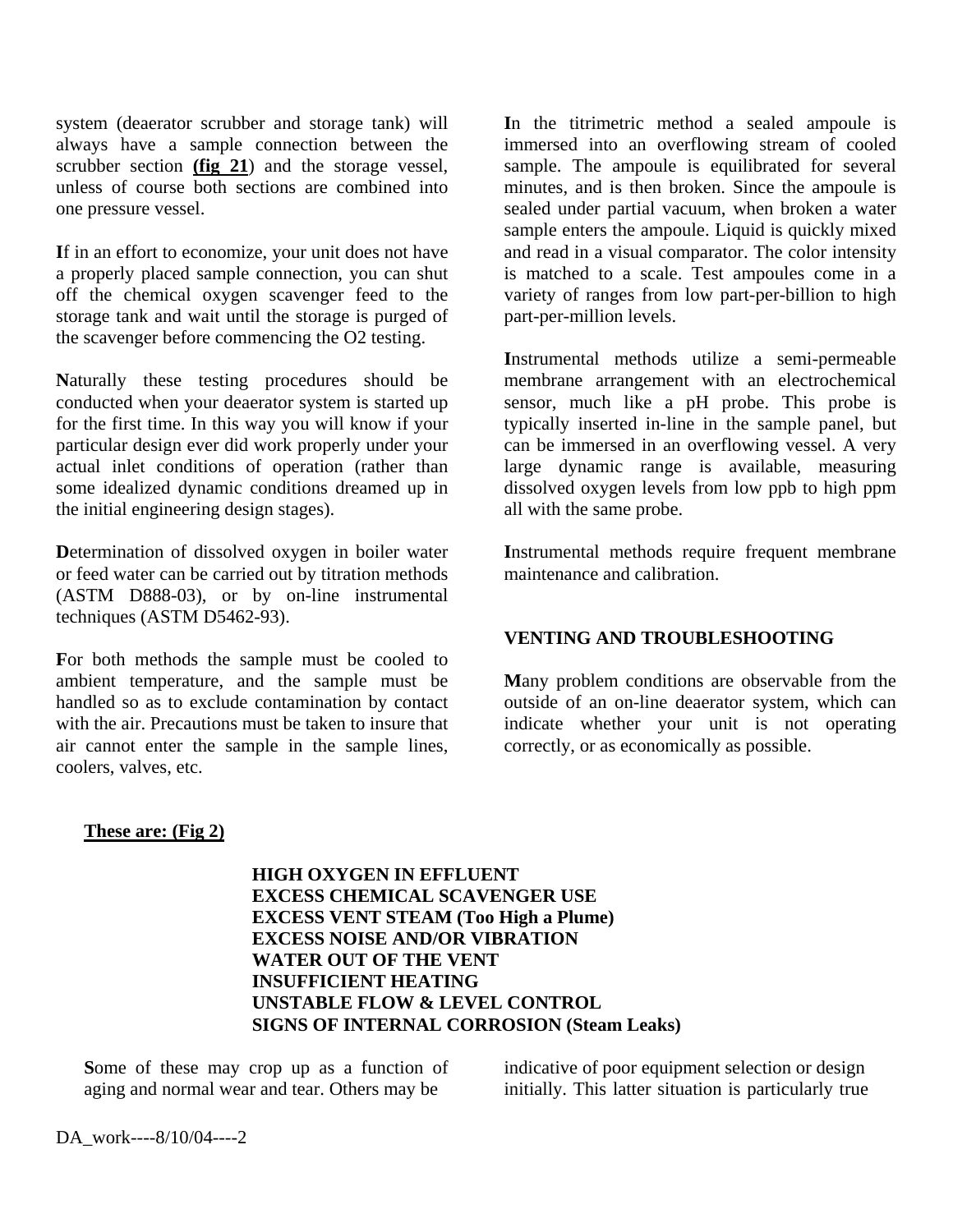if the unit was incapable of producing 7 ppb at startup or was very slow (a matter of days) in developing design effluent quality. A change in the inlet operating conditions from those outlined in the original design specifications can also produce these operating problems, particularly with equipment of marginal design parameters.

**S**tandard industry warranties normally define the inlet water temperature conditions as 60 Deg F **or higher**, yet changes in plant operations (changes from well to surface supplies, loss of condensate returns, or boiler blowdown heat recovery) often cause higher raw water makeup requirements. Winter to summer temperature variations can drop inlet water temperatures to 40-50 Deg F or less. It is not uncommon to find systems unable to meet the 7 ppb design effluent guarantee during the winter months. Such a problem has been observed as far south as Houston TX. Naturally, a drastic increase in the cost for chemicals for O2 scavenging can result. If you have a new deaerator, that does not produce design quality effluent, substantially higher operating costs both for scavenger chemicals and higher than normal vent steam losses can result.

#### **Design Modifications**

**D**eaerating Systems can be modified to eliminate many of these operating system problems. After equipment examinations by qualified designers and troubleshooting specialists, numerous changes can be incorporated into the system designs both internally and externally. Among these are:

a) Improved inlet water distribution configuration

b) Improved spray nozzle systems

c) Increased residence time in the scrubber section

d) Alternative tray designs

e) Addition of internal support elements, such as hold-downs etc.

e) Relocation of system instrumentation and controls

f) Addition of system monitoring and control equipment

g) Addition of parallel scrubber sections **M**any operating difficulties could have been avoided if proper selection of the type of deaerator had been made at the time of equipment procurement.

#### **Types Of Deaerators**

**M**odern deaerator scrubbers can be divided into two types, tray and atomizer (scrubber). Each of these can be divided further into two types:

**T**ray units **(Fig 3 - 11)** can be Cocounter-flow (often referred to as Co-flow or parallel down) or counterflow. These units usually require a minimum of 10 to 20 degree Fahrenheit temperature difference between the inlet water temperature and the operating temperature of the unit, depending on the type selected.

**A**tomizer units **(Fig 12 - 14)** can be variable or fixed orifice (scrubber). These units can require a 50 degree Fahrenheit temperature difference between the inlet water temperature and the operating temperature of the unit.

**C**o-counter flow or (Co-flow or parallel flow) tray scrubbing units and variable orifice spray designs (up to a point) are the most flexible and forgiving of changes in the inlet design conditions particularly those of temperature. If you want a unit capable handling a variety of inlet conditions, relocation or emergency conditions at your plant, then these would be your selection.

**I**t is easy to see why this is the case, just by examining the water and steam flow patterns and velocity in the scrubbers with changing inlet temperature conditions.

**M**ost of the deaeration (95-99% depending on type selected) is accomplished in the preheater or water spray (upper) section of the deaerator.

DA\_work----8/10/04----3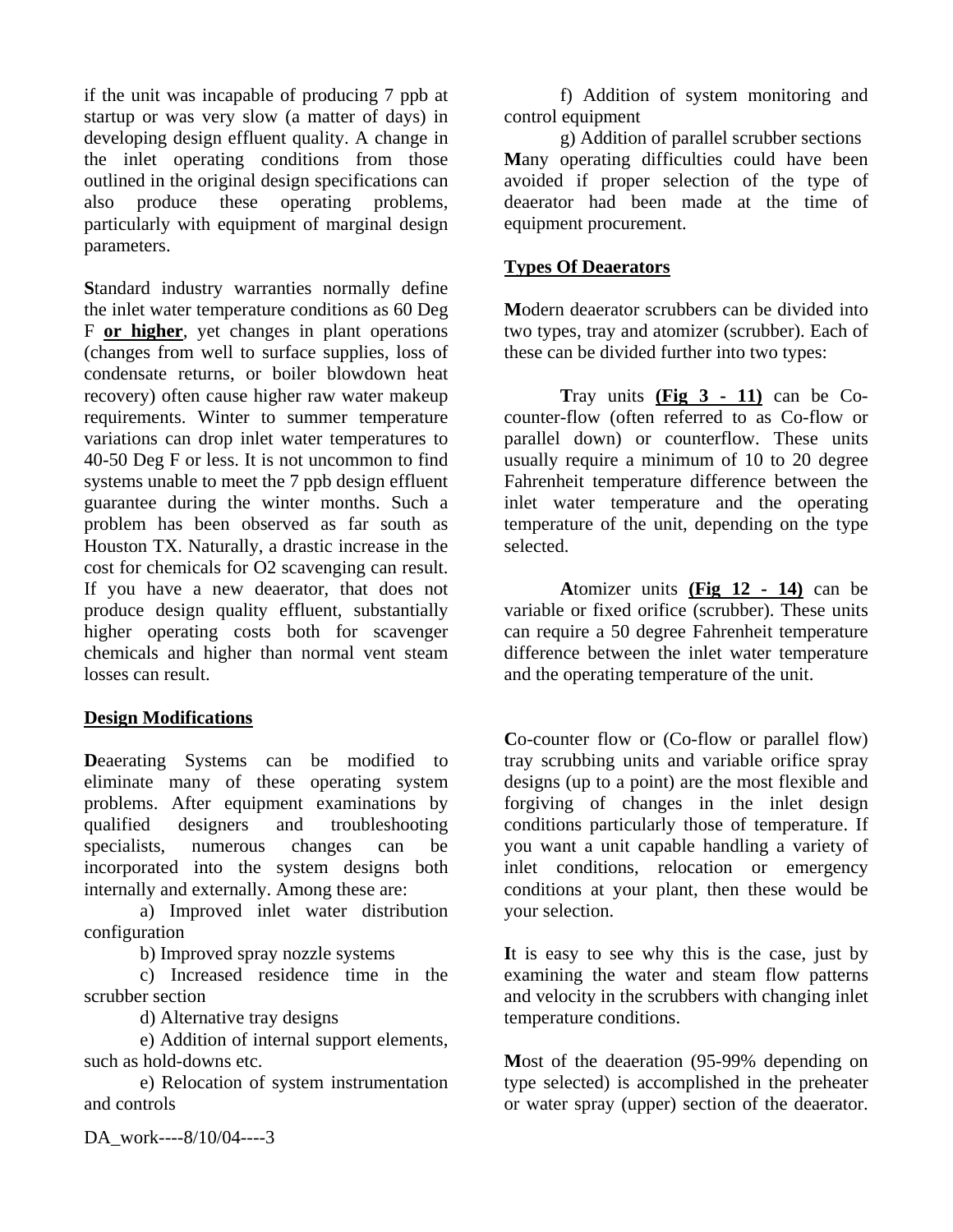This is why the design of the spray nozzles and inlet distribution equipment is so important. This primary treatment section is common to both tray and atomizer deaerators. The secondary section or the polishing scrubber zone can be either a tray or steam atomizer section.

**I**t is the job of the secondary scrubber to reduce the oxygen level to the standard industrial guarantee of 7-ppb O2 by weight. Either type (tray or steam atomizing) must divide the water flow into small enough particles to accomplish the final heating to nearly the saturation temperature at the set operating pressure. It must also minimize the distance the residual oxygen must travel to escape the water and enter the scrubbing steam atmosphere, thus enabling the steam leaving the vent connection to carry the oxygen to the external atmosphere.

**A** tray unit accomplishes this objective by continuously breaking up the water into new droplets as it progresses downward through the successive courses (layers) of trays (or packing).

**A**n atomizing scrubber uses the kinetic energy of the steam, which is introduced into the water through either a fixed or variable orifice steam valve. The steam blasts the water into fine droplets allowing proper heating and oxygen diffusion into the scrubbing steam.

**I**n a counterflow tray scrubber design **(Fig 3** - **Fig 8)**, the steam passes opposite to the water so that reduced inlet temperature or increased water flow will cause the steam to produce greater resistance to water flow. It can, in marginal designs or those limited to a fixed inlet temperature, cause hold-up, driving the water to the sides of tray box (the umbrella effect). This channeling interferes with heat and mass transfer. In order to compensate for this problem, counterflow deaerators must be made larger in diameter (thus adding to the cost). Thirty two (32") inches of tray height is required for the most common counterflow design.

**S**team rising across the entire area of, and

through the counterflow trays contacts only a single water sheet, a less dense water volume before reaching the vent off take connection, because it is collected across the entire area of the tray box. This condition results in 1) less condensation of the steam exiting the unit and 2) in higher vent rates. These

**A**s the inlet water flow increases or temperature drops in a Co-counterflow (Co-flow or parallel) tray scrubber design **(Fig 9 – Fig 11)**, more steam flow is demanded to supply the additional heat required to maintain the preset temperature conditions. Both the steam and water pass downflow through the tray compartment. Steam distributes and drives the water through the trays, thus minimizing channeling, creating higher internal velocities and turbulence. In this way both heat and mass transfer are improved by reducing the film coefficients, on both the water and steam sides. Steam then reverses direction as it leaves the trays, passing upward in the annular space between the tray compartment and the pressure vessel to the inlet water spray section and out the vent connection. This design does not increase in diameter as steam loads increase. The designer must however, check steam velocities for the supply line and deaerator steam connection which may increase in size.

**I**t is in the inlet water spray section where the steam must pass lower and horizontally through the two sheets of water formed by the centrally located hollow cone spray nozzles, where the majority of the improved heating and oxygen removal is accomplished, to a greater degree than is possible in the counterflow unit.

**T**he more closed design of the Co-flow (parallel down) trays **(Fig 10 – Fig 11)** also is superior and more efficient than the open design of the counterflow system. It is responsible for the higher velocities, more intimate contact, better distribution and turbulence achieved in the Coflow design. Only twenty four (24") inches of tray height is required for the Co-flow system.

DA\_work----8/10/04----4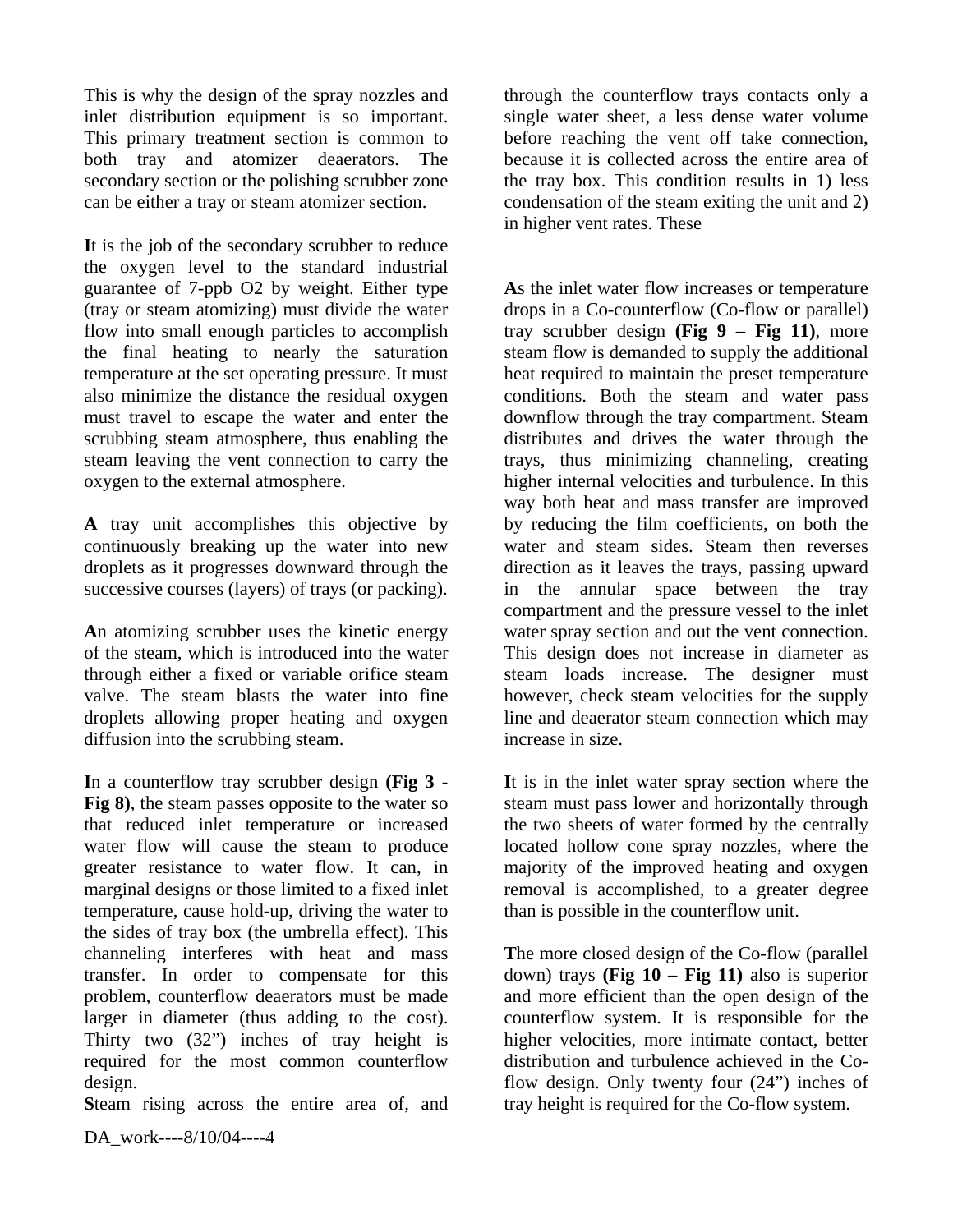**A** variable orifice type **(Fig 12)** scrubber utilizes a spring loaded internal steam valve to introduce the steam into the water in the deaerator section, thus blasting the water into very fine droplets. The fact that the kinetic energy (velocity) the steam imparts to the water can remain high and relatively constant with changing inlet water flow rate and temperature, improves the effectiveness and range of the variable type of scrubber over the fixed orifice type. Small fine water particle formation is maintained with a variable orifice design. The bad side to this design is the requirement for additional moving parts and springs to moderate the steam flow, which can result in breakage and increased maintenance.

**A** fixed orifice type scrubber **(Fig 13 – Fig 14)** works well only over a very limited flow range, because the kinetic energy (velocity) of the steam through the orifices quickly drops off as the water flow falls (due to reduced steam flow) increasing the size of the water droplets formed.

**W**hen different or changing inlet operating conditions cause poor oxygen removal, it is sometimes possible to change the inlet distribution systems, spray valves (better efficiency), trays, or atomizing scrubbers to improve the operations of existing units. Often an examination of the external piping reveals engineering or installation errors which cause unstable operating conditions that interfere with successful system operation.

#### **Troubleshooting Tips**

**S**team pressure in the deaerator should be sensed as close to the deaerating section as possible, preferably directly on the deaerating unit shell.

**S**team pressure control valves should be located directly adjacent to the unit shell. Both these locations avoid introducing a lag between sensing a change in conditions and a response, which can cause hunting in operating steam pressure. Steam pressure in a deaerator must be

very constant not continually changing, or system control is upset and operating results suffer. As the pressure in the deaerator section drops the enthalpy in the stored and deaerated water causes it to boil, rendering level sensing instruments inoperable and flow control is lost. This explosion of steam from the storage tank up into the deaerator section can destroy the trays and internals in the upper section.

**O**ften the problems are not with the deaeration equipment, but with the piping, valving or instrumentation added to the unit by the original engineering or construction personnel. A design requirement as basic as insuring sufficient npsh for the boiler feed pumps at the operating flow and temperature can be overlooked.

**O**perating system problems can be avoided by eliminating the use of open-close solenoid valves for makeup control and use of more consistent controls, such as a 4-20 signal or float valves for continuous control of makeup water. This arrangement will also allow pretreatment and steam control equipment to operate more efficiently, with a more consistent flow.

**A**lways install check valves as close to the unit as possible for all piping returns or feeds to the deaerator, in order to reduce flashing, vibrations and hammering in pipelines.

**A** deaerator can appear to be operating correctly because sufficient oxygen scavenger is being fed to the storage tank, but the area above the water line in the storage section can be experiencing gradual or even rapid corrosion due to any of the aforementioned problems. If the upper storage tank **(Fig 15 - Fig 21)** is experiencing corrosion the deaerating section will likewise experience corrosion. Sometimes the only warning of difficulty is excessive chemical scavenger use or equipment failure.

**T**he most overlooked operating parameter and the most expensive of all, is the quantity of steam being lost to the environment. This is most easily determined through the placement

DA\_work----8/10/04----5